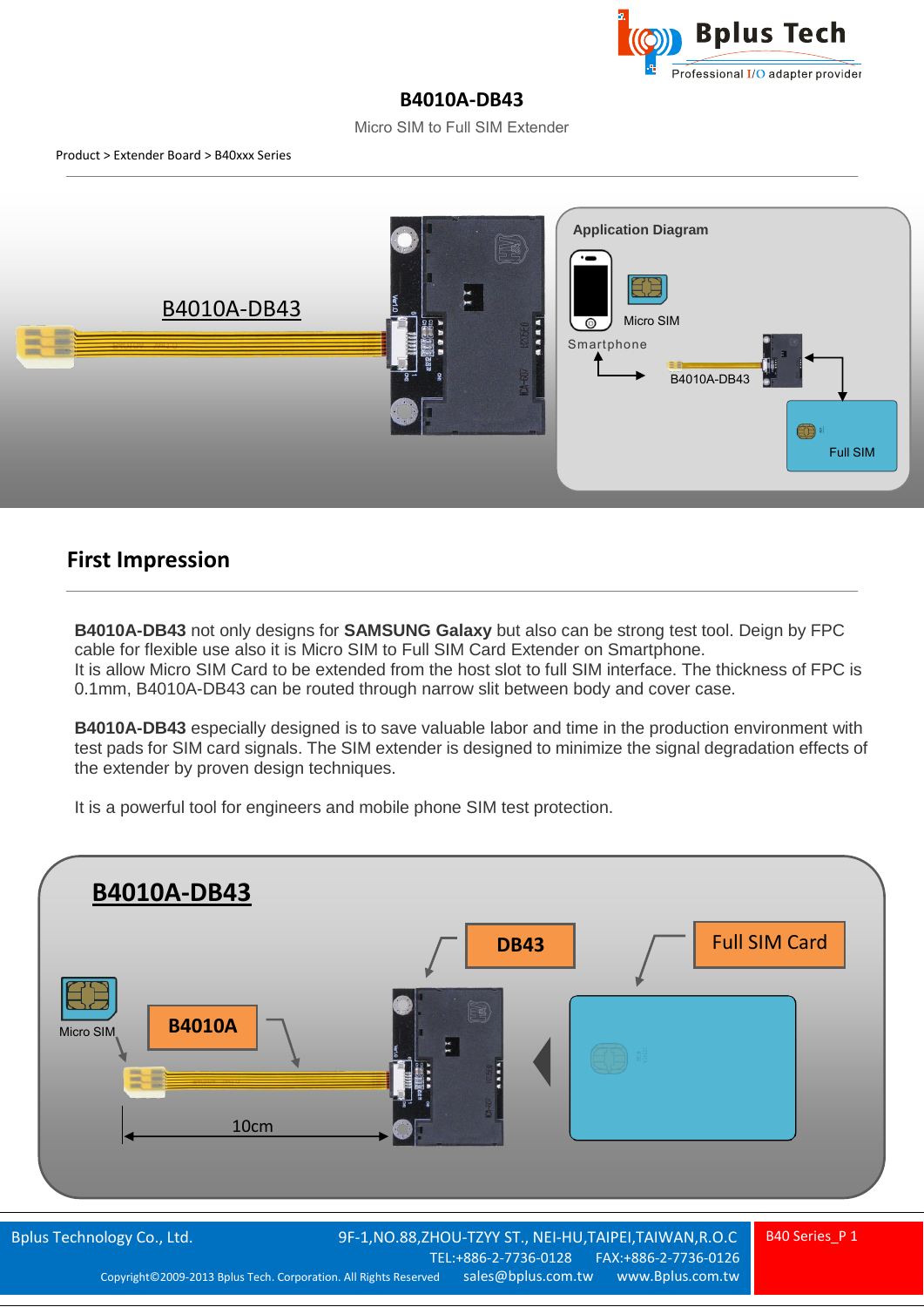



B40 Series\_P 2